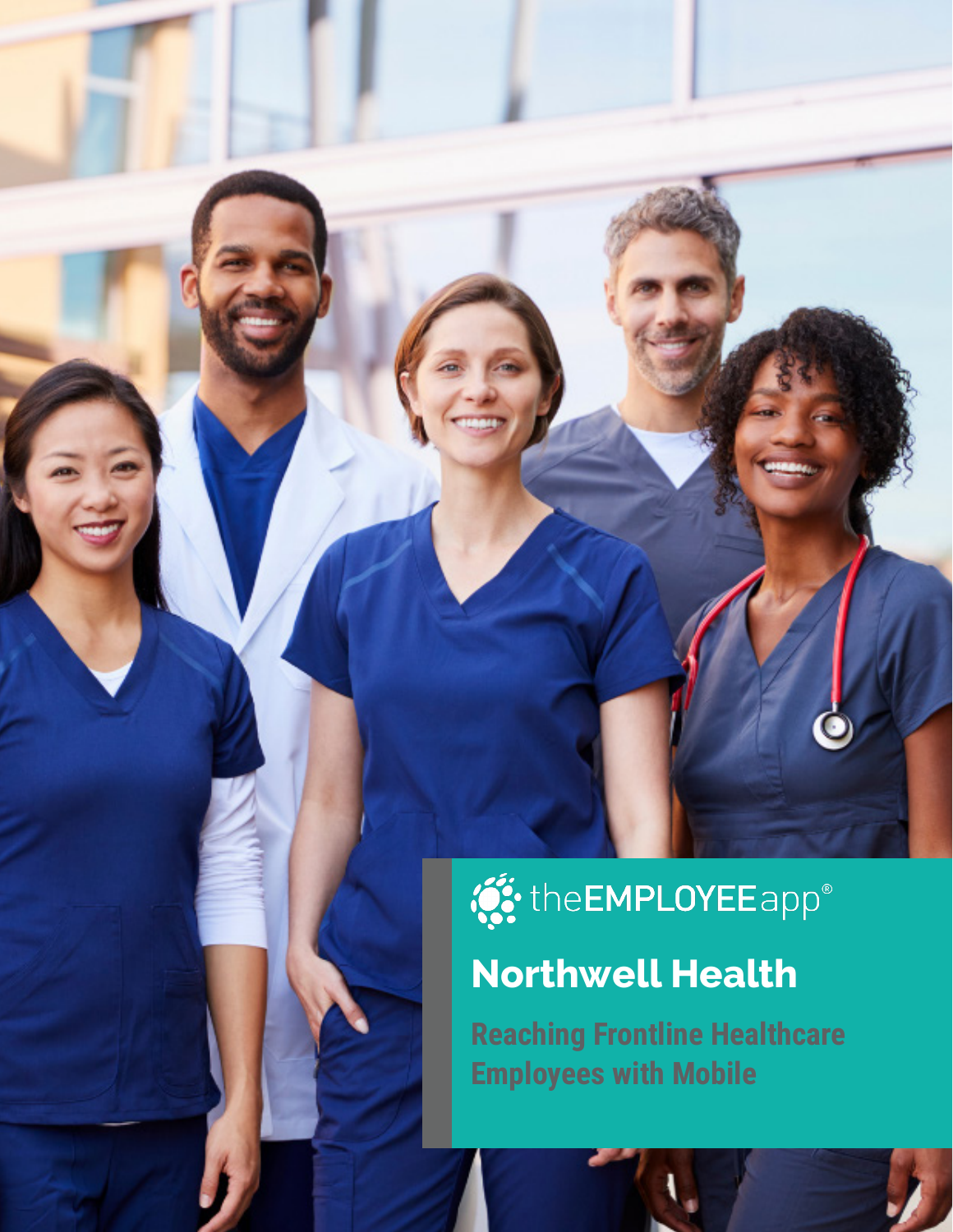## **The Situation**

**Why Northwell Health took their IC strategy mobile...**



Prior to launching the "myNorthwell" employee app, Northwell Health utilized a myriad of tools to communicate with its diverse workforce. Each served a distinct and important purpose but came with its share of challenges. For example:

- **• Email:** While all employees are provided with a Northwell email address, most are front-line workers who are on their feet throughout the day and night, and only periodically are able to access email via a desktop computer.
- **Employee Intranet:** The company recently overhauled its Sharepoint intranet a massive and expensive undertaking. However, given the complexity of the intranet, with the information and tools not yet mobile-accessible, and sitting behind the organization's firewall, it was not a one-sizefits-all tool.
- **Print:** Posters and flyers are hung in the employee common areas at many hospitals and facilities. However, print is not a sustainable model and clutter often becomes the norm. Also, since they tend to be grouped together on places like bulletin boards, there is no way to measure their effectiveness or determine who viewed specific messages.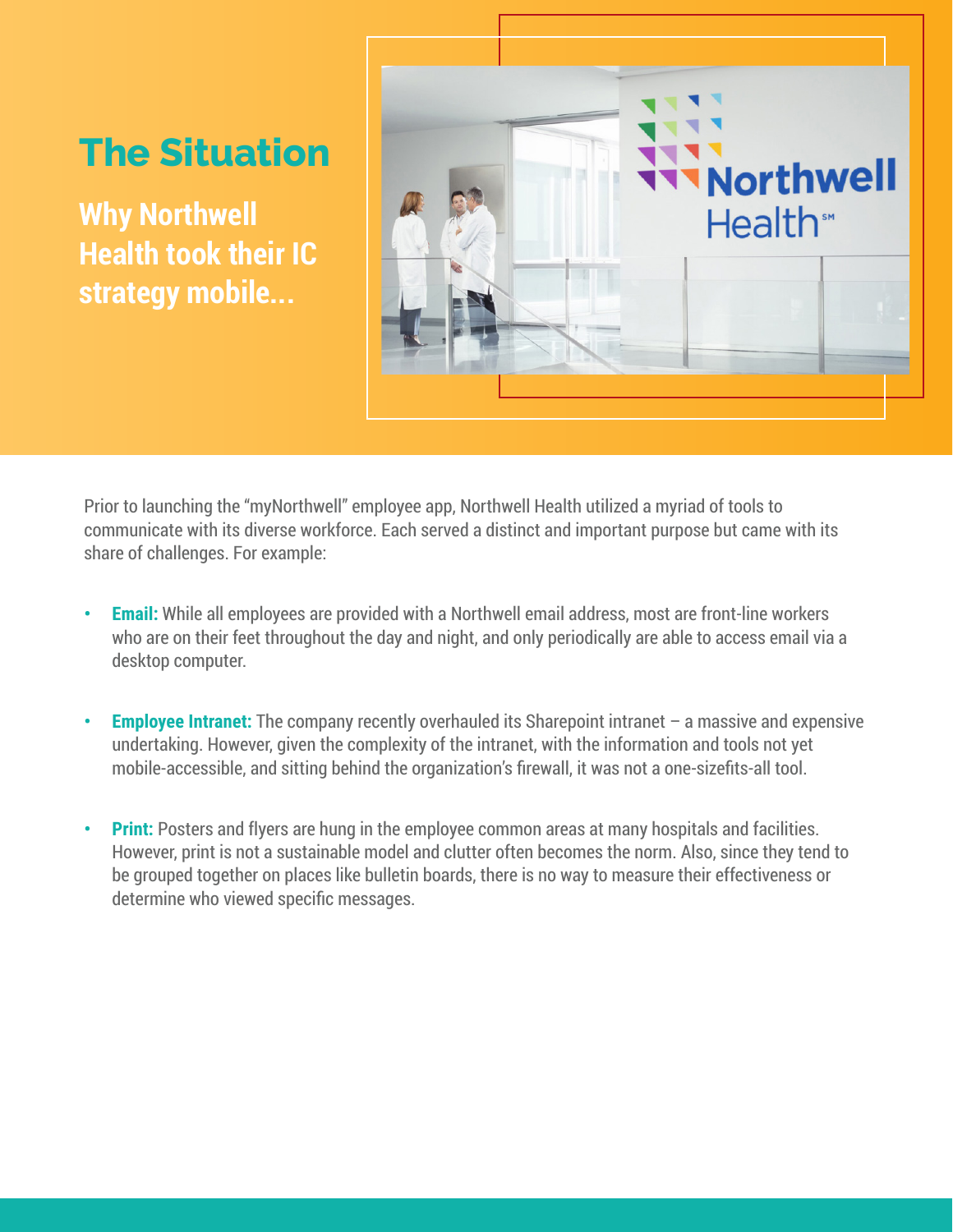## **The App: My Northwell**

In considering innovative and more modern ways to communicate with employees, the communications and HR teams at Northwell knew they needed a mobile solution to cater not only to its quickly growing Millennial workforce, but also the many other employees who were increasingly becoming dependent on their mobile devices and social media. The solutions provider needed to meet the following criteria:

- Core mobile offering in employee communications and engagement
- Turn-key, cost effective and quick to deploy
- Customizable in brand and content (Northwell required its own look and feel to mirror its rebranding effort)
- Flexible enough to include a variety of communications tools and linkage to existing workplace portals, such as the HR self-service portal

After evaluating numerous options, Northwell Health selected theEMPLOYEEapp.

#### **EMPLOYEE TESTIMONIALS**

**"Definitely a huge time-saver to have everything I need in one place and available anytime."**

**"Innovative thinking combined with common sense communication for mobile employees."**

**"Great app. I don't need a PC any longer—I am encouraging everyone to download it."**